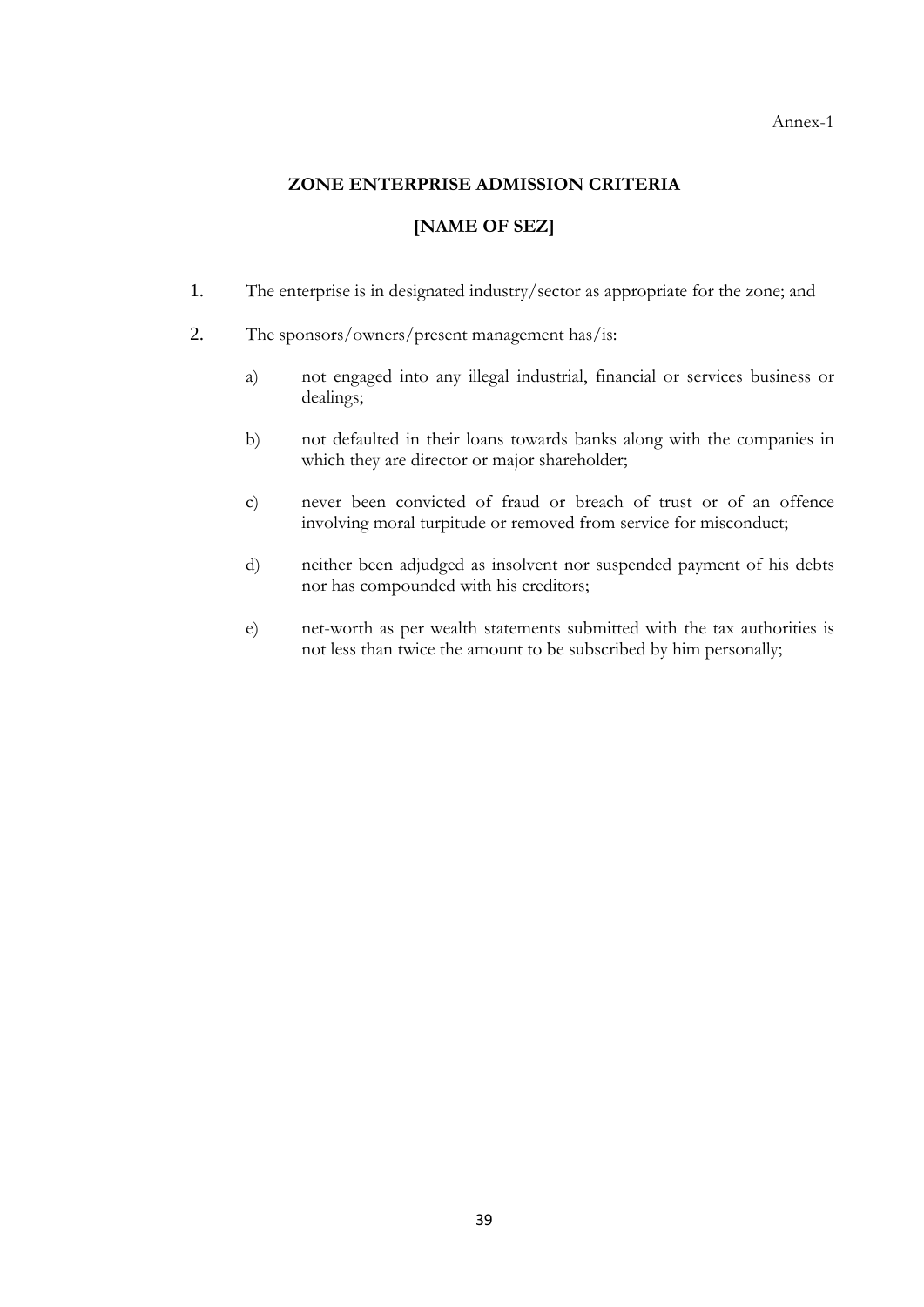### **DOCUMENTS TO BE ATTACHED WITH ZONE ENTERPRISE ENTRY APPLICATION**

- 1. Business Plan especially stating next five years' production, exports, employment generation, domestic raw material consumption, imported raw material, and local and imported machinery.
- 2. Land, utilities and the services required from SEZ and the time line thereof.
- 3. Description and sources of employment.
- 4. Certified copy of the Certificate of Incorporation/Registration of Firm
- 5. Certified copy of Memorandum & Articles of Association.
- 6. National Tax Number Certificate and General Sales Tax Number Certificate.
- 7. List of owners and key managerial staff with their NIC, NTN, cell, email and addresses along with their CVs/profiles. In case of foreigners, their passport numbers are required in place of NIC.
- 8. Business Profile of the company/firm
- 9. Financial statements and income tax returns last 3 years
- 10. Name, address, NIC, NTN, Phone, Email of Principal Officer
- 11. Entry card Applications of the persons immediately required to enter into SEZ
- 12. Application fee of in the shape of demand draft/pay order in favor of the person as may be prescribed.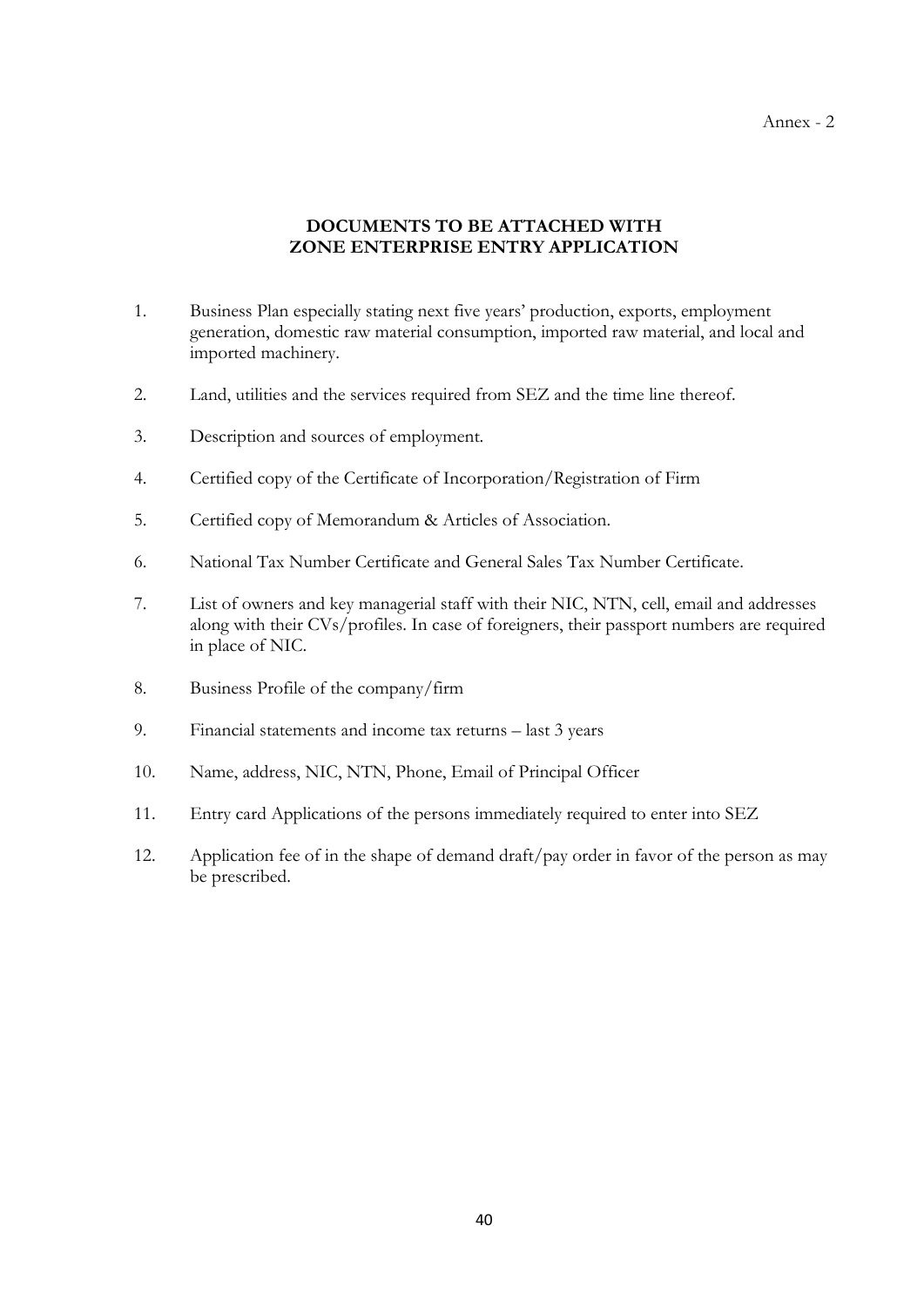# **FORMAT OF ZONE ENTERPRISE ENTRY APPLICATION [NAME OF SEZ]**

[The application should be submitted in six copies along with Demand Draft of Rs.\_\_\_\_\_\_\_/-]

Date: Reference:

The Chairman SEZ Committee SEZ [full name] Address

Dear Sir/Madam

## **ZONE ENTERPRISE ENTRY APPLICATION**

We, the (name of the Organization)\_\_\_\_\_\_\_\_\_\_\_\_\_\_\_\_\_\_\_\_\_\_\_\_\_\_\_\_\_\_\_\_\_\_\_\_\_\_\_\_\_\_\_\_\_\_

hereby apply for admission into SEZ (full name of SEZ)\_\_\_\_\_\_\_\_\_\_\_\_\_\_\_\_\_. We hereby undertake to abide by all the Rules and Regulations of SEZ and all the applicable laws of Pakistan. The necessary particulars are given below and the requisite documents are attached.

#### PART ONE

- 1.1 Name and Address of the Applicant organization
- 1.2 Status of the Applicant (company/firm/proprietorship)
- 1.3 Address of the Applicant
- 1.4 Email Address of the Applicant
- 1.5 Website
- 1.6 Telephone
- 1.7 Fax No.
- 1.8 National Tax Number
- 1.9 General Sales Tax Registration Number
- 1.10 Name of Principal Officer for all practical purposes
- 1.11 Email, Phone, fax and address of Principal Officer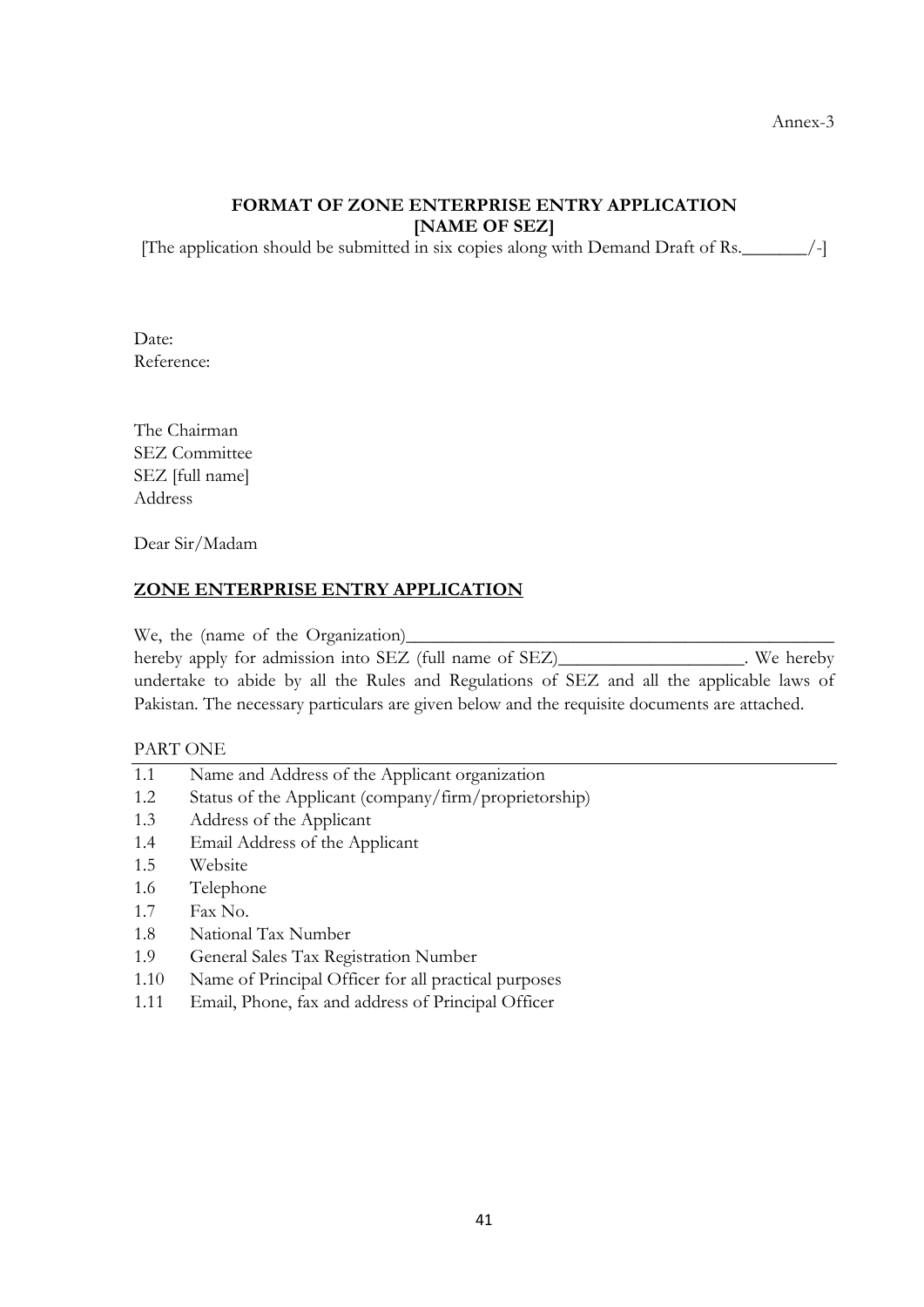### PART TWO

- 2.1 Nature of Business
- 2.2 Small Scale/SME/Large scale
- 2.3 Total Project cost
- 2.4 Equity
- 2.5 Loan
- 2.6 Other such as grant etc
- 2.7 Foreign investment & type i.e. equity/loan/machinery (please specify core terms)
- 2.7 Details of foreign technical collaboration
- 2.8 List of machinery to be imported & possible countries of import

## PART THREE

- 3.1 Annual production capacity
- 3.2 Products to be produced
- 3.3 Similar local products
- 3.4 Similar imported products
- 3.5 Expected yearly values for five years of the products to be produced
- 3.6 Are the products to be produced for local market or export or both?
- 3.7 If products are to be produced for export, values for five years in \$ terms
- 3.8 Name of the raw materials to be consumed
- 3.9 Yearly expected value of raw materials to be consumed for five years
- 3.10 Net foreign exchange inflow/outflow over first five years on yearly basis
- 3.11 Annual projected profits for the first five years
- 3.12 Annual employment generation first five years (separately specify male and female)
- 3.13 Foreigner employee are required and if so how many and their expected induction

# PART FOUR

- 4.1 Land requirement in Acres
- 4.2 Need Warehousing/storage facility and if so nature and area required in sq meters?
- 4.3 Electricity requirement (Please quantify)
- 4.4 Will you set up your own generator and if so, of what capacity and fuel?
- 4.5 Gas requirement
- 4.6 Water requirements (annual) and if possible for the next five years
- 4.7 Landline Phone requirements
- 4.8 Nature of water to be drained in SEZ Sewerage (annual outflow estimates for first five years) and its treatment status.
- 4.9 Quantum and nature of effluents and their mode of disposal
- 4.10 Wastes and their disposals

I/We hereby declare that the above statements and attached documents are true and correct to the best of my/our knowledge and belief. I/We shall abide by any other condition, which may be stipulated by the SEZ Committee/Developer.